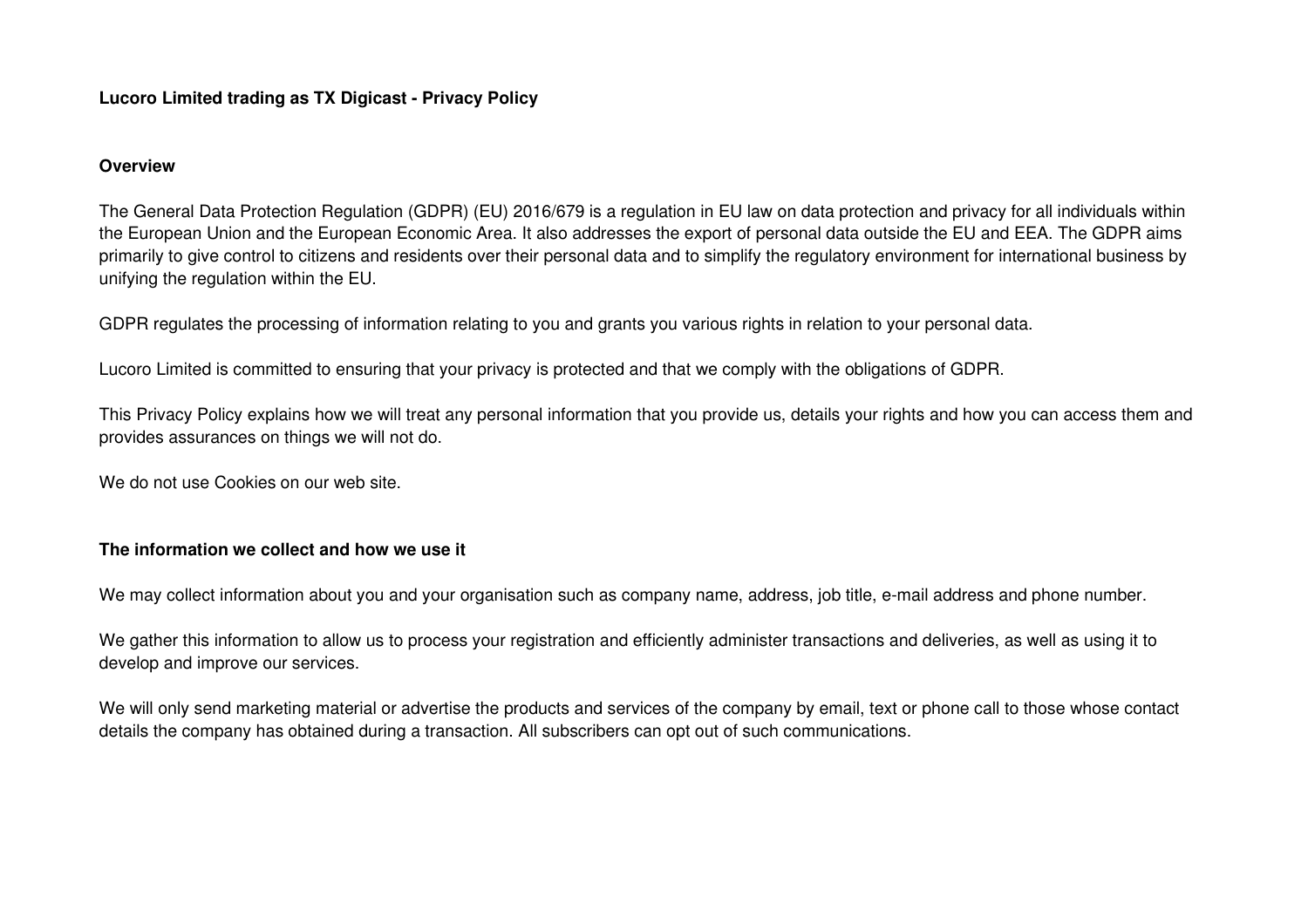## **What information is being collected?**

Order related data, to process your order efficiently we need information about you and your organisation such as company name, address, the nature of your business, e-mail address and phone number.

## **Purposes of Data Processing**

Data Processing is limited to the following:

Using customers name and address to complete business transactions including invoicing, credit checking, drop shipment or other order or contract related obligations.

## **Categories of Personal Data**

Processing of personal data is limited to customer, supplier data and employee personal data.

We do not hold or process personal data revealing racial or ethnic origin, political opinions, religious or philosophical beliefs, or trade union membership and we comply with the restrictions regarding the processing of genetic data, biometric data for uniquely identifying a natural person and data concerning health or person's sex life or sexual orientation.

We do not hold or process personal data relating to criminal convictions and offences or related security measures.

## **Lawful Basis for Processing Personal Data**

All processing of personal data is lawful and fair. We ensure transparency with customers, suppliers and employees regarding how personal data concerning them is collected, used, or otherwise processed and to what extent the personal data will be processed.

We ensure all information and communication relating to the processing of personal data is easily accessible, easy to understand, and delivered with clear and plain language.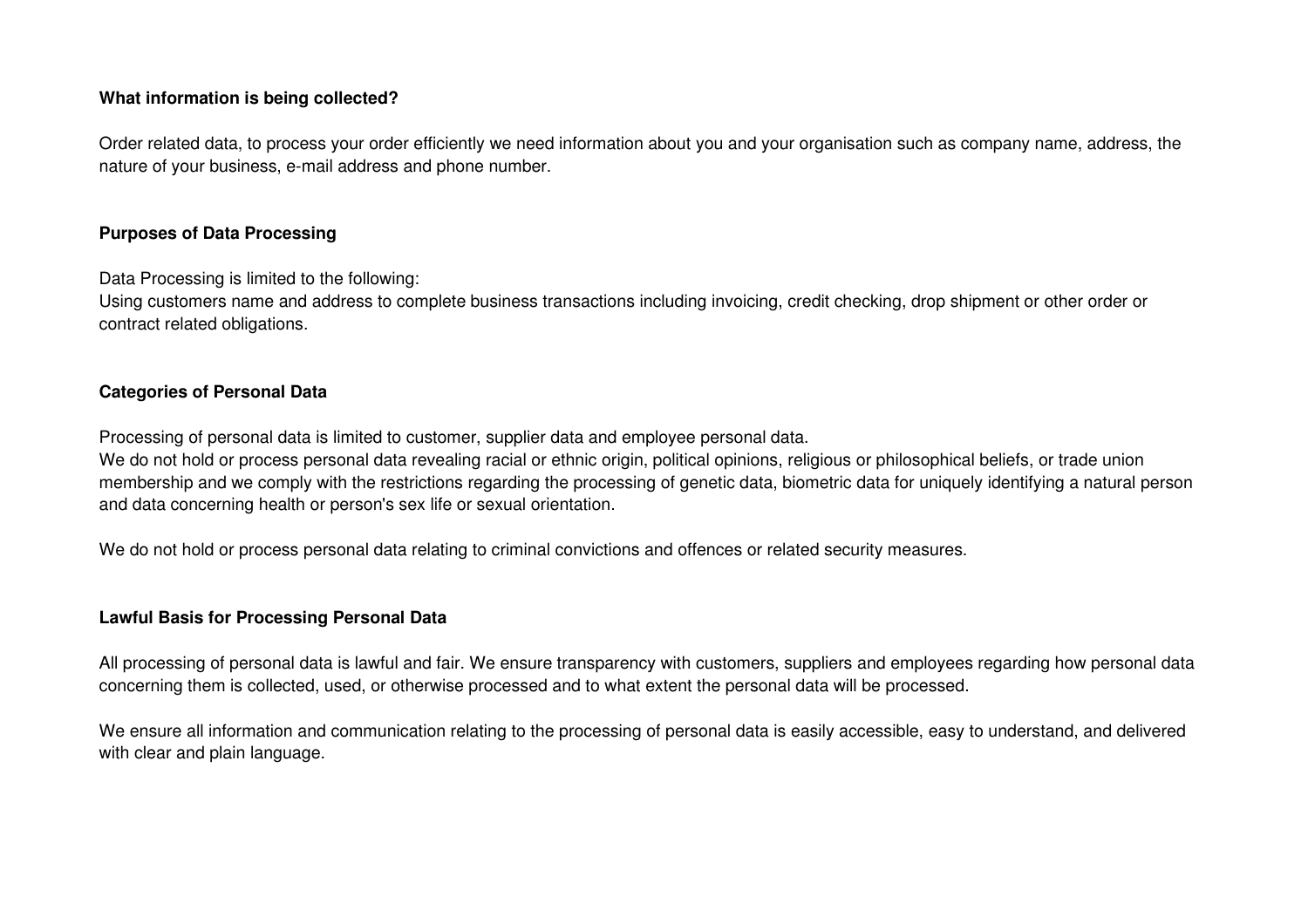The lawful basis clauses applicable to personal data we hold, or process are limited to:

- Consent You have given clear consent to process personal data for a specific purpose.
- Contract The processing is necessary for a contract with you or because you have asked us to take specific steps before entering into a contract.

# **Legal obligation - The processing is necessary to comply with the law**

Legitimate Interests - The processing is necessary for our legitimate interests or the legitimate interests of a third party unless there is a good reason to protect your personal data which overrides those legitimate interests, ie. consent is withdrawn.

The following table details data or data processing activities, the group of persons whose data is used and the lawful basis we apply.

| <b>Type of Data or Use</b>      | <b>Customer Group</b>               | <b>Lawful Basis</b> |
|---------------------------------|-------------------------------------|---------------------|
| Product discounts or promotions | <b>Qualified Business Customers</b> | Legitimate Interest |
| E-mail of above                 | <b>Qualified Business Customers</b> | Legitimate Interest |
| <b>Transaction Records</b>      | All Customers                       | Legal Obligation    |
| <b>Credit Check</b>             | All Customers                       | Contract            |
| <b>Customer Delivery Data</b>   | All Customers                       | Contract            |
| <b>Supplier Data</b>            | All Customers                       | Contract            |

We limit personal data collected to what is necessary for the purposes for which they are processed. Personal data is held to ensure contractual obligations are met or to meet legal requirements for the keeping of records.

We apply personal data retention rules and annually review them in a specific GDPR audit process.

Every reasonable step is taken to ensure that personal data that is inaccurate is rectified or deleted. Personal data is processed in a manner that ensures appropriate security and confidentiality of the personal data, including preventing unauthorised access to or use of personal data and the equipment used for the processing.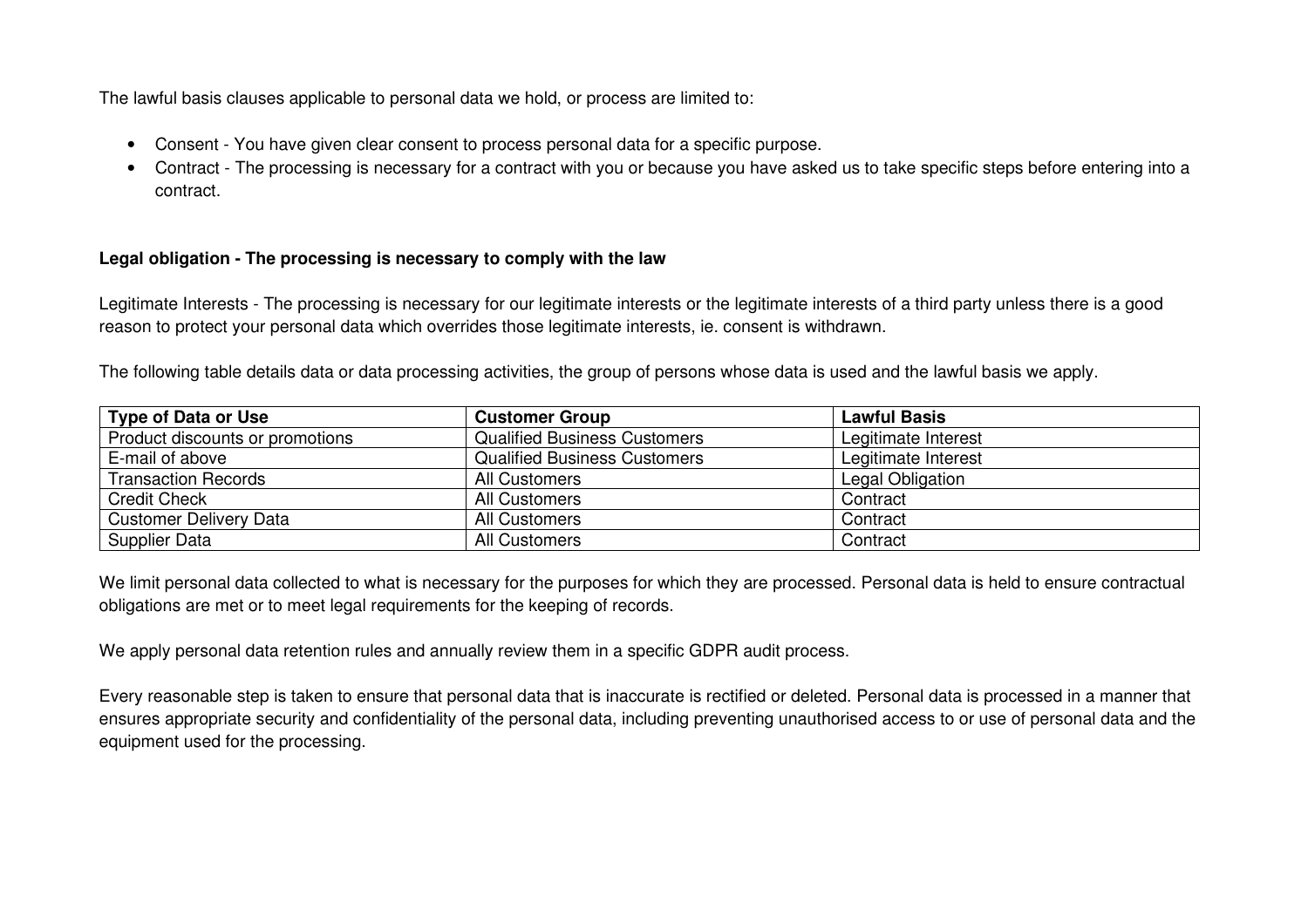## **Legitimate Interest Assessment**

Lucoro Limited consider that business customers with past or ongoing contracts with specific criteria achieved can be defined as legitimate interests.

We ensure legitimate interests are the most appropriate basis though a Purpose Test. We check that the processing is necessary through a Necessity Test and complete a Balancing Test to be confident that an individual's potential interests do not override those legitimate interests.

## **Data processing by third parties**

We will share your data with our relevant partners to ensure your transaction can be completed effectively. The table below details the type of partner and reason for processing.

| <b>Activity</b>                 | Nature of the data use                                                                                         |
|---------------------------------|----------------------------------------------------------------------------------------------------------------|
| Couriers                        | We use third party couriers to deliver your order                                                              |
| <b>Direct Shipment</b>          | We may order products to be sent directly from a manufacturer to you; this requires delivery information to be |
|                                 | sent to the manufacturer to complete the transaction.                                                          |
| <b>Payment Providers</b>        | We partner with a limited number of payment providers to provide you with a range of ways to pay.              |
| <b>Credit Reference Service</b> | We may use a credit reference agency to determine your suitability for credit terms if you apply and give      |
|                                 | consent.                                                                                                       |
| <b>Credit Recovery Services</b> | Failure to pay in an agreed period may result in your details being passed to a credit recovery agent.         |
| Email processing                | Our email server provider will process all emails that come to or leave us.                                    |
| Mail Filtering                  | Internal and external emails are passed through a filter by a service provider for protection against malware  |
|                                 | and for PCI compliance.                                                                                        |
| <b>Web Services</b>             | We use payment providers, postcode lookup and SMS services.                                                    |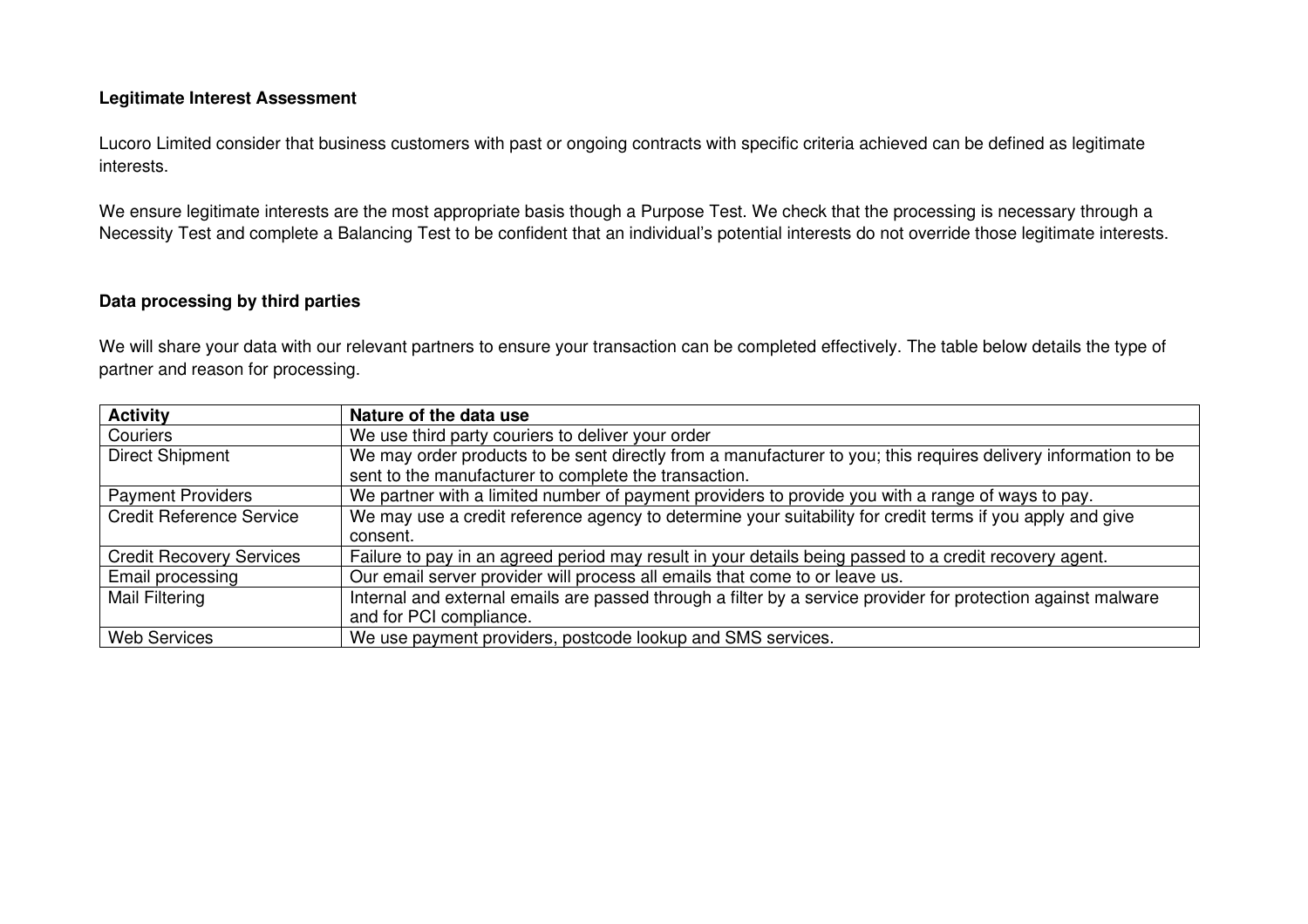## **Your Rights - Right to be informed**

This Privacy Statement sets out clear principles of when, how and why we collect data. At the point of personal data collection, we explicitly detail the personal data required and how it will be used. If we change how data is being processed or unrestricted the use of personal data, we will communicate this change.

The right to object will be clearly communicated separately to the privacy statement on all electronic customer communications.

We do not hold or process children's personal data.

## **Your Rights - Right of access**

You have the right to request personal information held and details regarding how it is being processed and who by.

On request in writing by letter or email, we provide free information regarding personal data held within 28 days of the request if successful verification of identity has been completed.

The information we provide will be in electronic format, contain the personal data we hold, when and how it was obtained and our statement of intent.

### **Your Rights - Right to rectification and data quality**

On request in writing by letter or email, we will update or improve the data we hold within 28 days of the request if successful verification of identity has been completed.

Personal data is reviewed periodically to check the quality of information improve the quality through planned activities.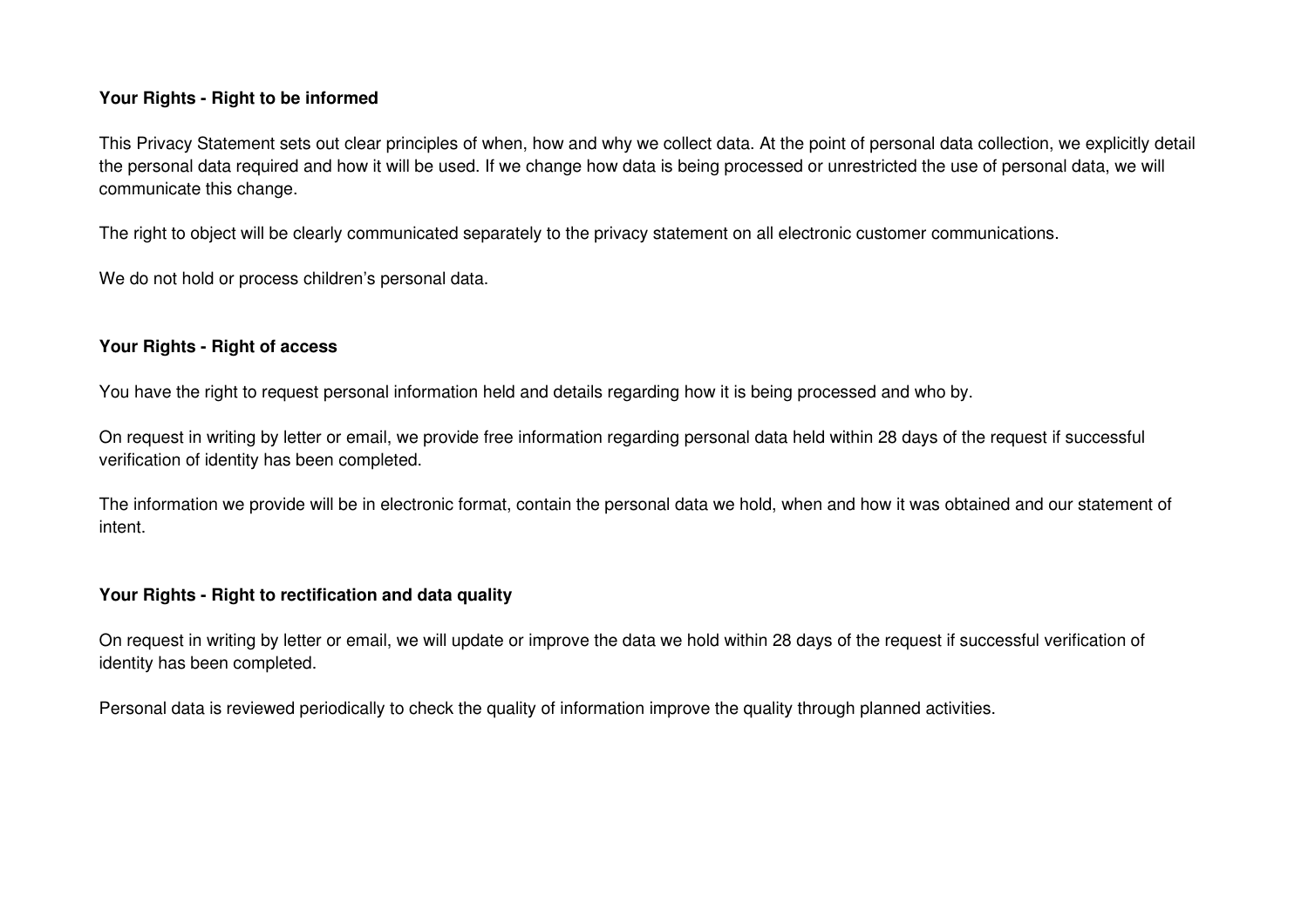# **Your Rights - Right to erasure including retention and disposal**

- Individuals have the right to be forgotten and can request the erasure of personal data if:
- it is no longer necessary for the purpose originally collected.
- if the individual withdraws consent for processing the data.
- when we are relying on legitimate interests as the basis for processing.
- if the individual objects to the processing of their data, and there is no overriding legitimate interest to continue this processing.
- when processing personal data for direct marketing purposes and the individual objects to the processing.
- if personal data must be erased to comply with a legal obligation.

On request either writing by letter or email, we will review the request and respond within 28 days of the request if successful verification of identity has been complete.

Personal data is stored as per the personal data retention and deletion policy.

# **Your Rights - Right to restrict processing**

Individuals have a right to block or restrict the processing of their personal data.

On request either writing by letter or email, we will block or restrict the processing of personal data within 28 days of the request if successful verification of identity has been completed.

If necessary, we will continue to hold the personal data but restrict further processing.

# **Your Rights - Right to data portability**

Individuals have the right to request their personal data to move it to another provider.

On request either writing by letter or email, we provide free information regarding personal data held within 28 days of the request if successful verification of identity has been completed.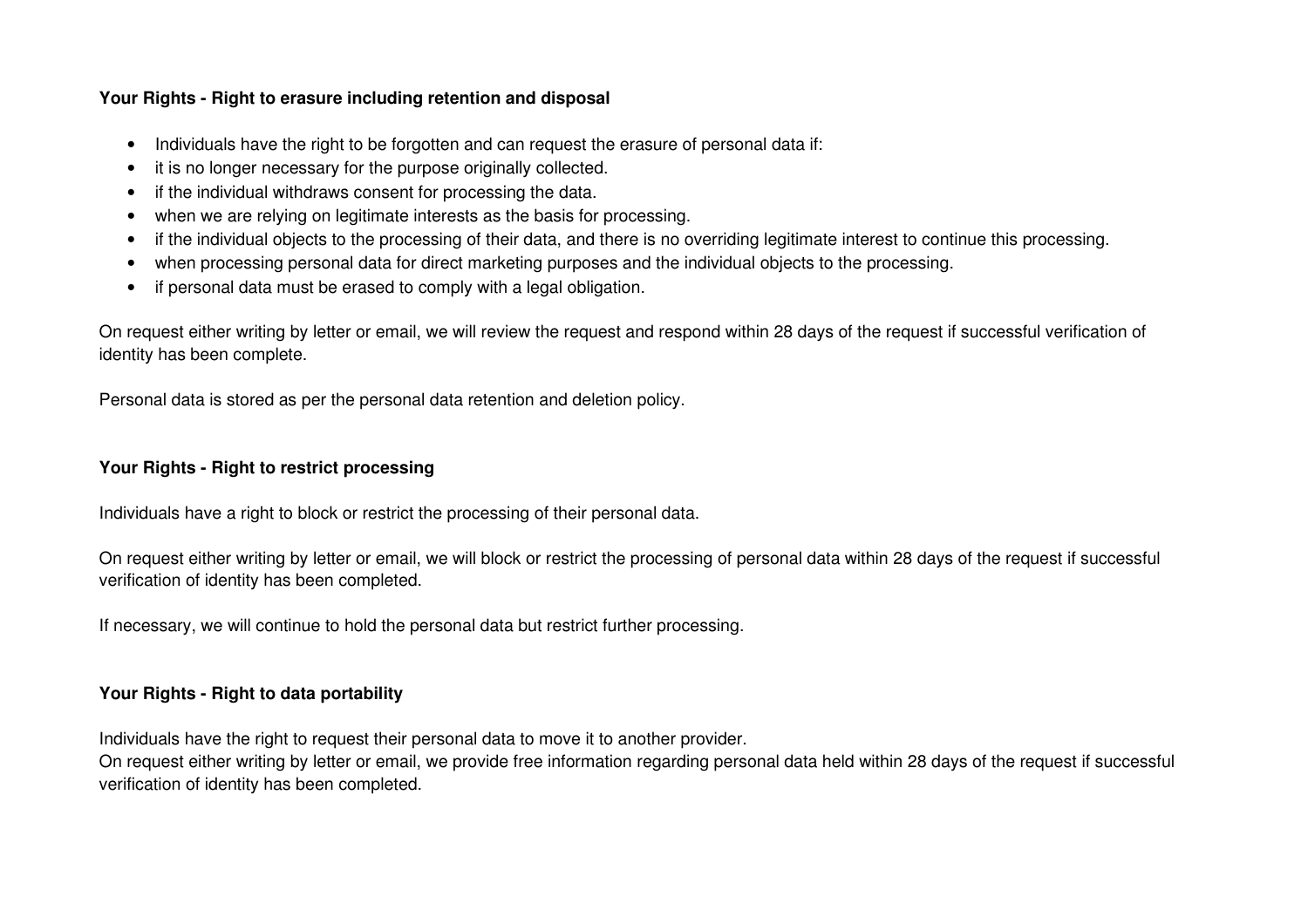## **Your Rights - Right to object**

Individuals have a right to object to the processing of their personal data. All policies and procedures will be reviewed to resolve the objection and act.

On request either writing by letter or email, we will reply to an objection regarding the processing of personal data within 28 days of the request if successful verification of identity has been complete.

Individuals have an absolute right to object to any processing undertaken for the purposes of direct marketing and all processing for this purpose will stop immediately.

## **Your Rights - Rights related to automated decision making including profiling**

We understand an individual's rights and do not make decisions regarding individuals through automated decision making.

#### **Recommendations of other companies and links to other websites**

This privacy policy covers the activity and operations of Lucoro Limited only. Lucoro Limited accepts no responsibility or liability for the thirdparties and third-party websites we may recommend or provide links to. We advise that visitors should consult the respective privacy policies of these companies and/or websites.

#### **Unsubscribing from emails, texts or phone calls**

Customers who wish to stop receiving our communications can do so quickly and easily. Requests can be submitted to enquiries@lucoro.co.uk.